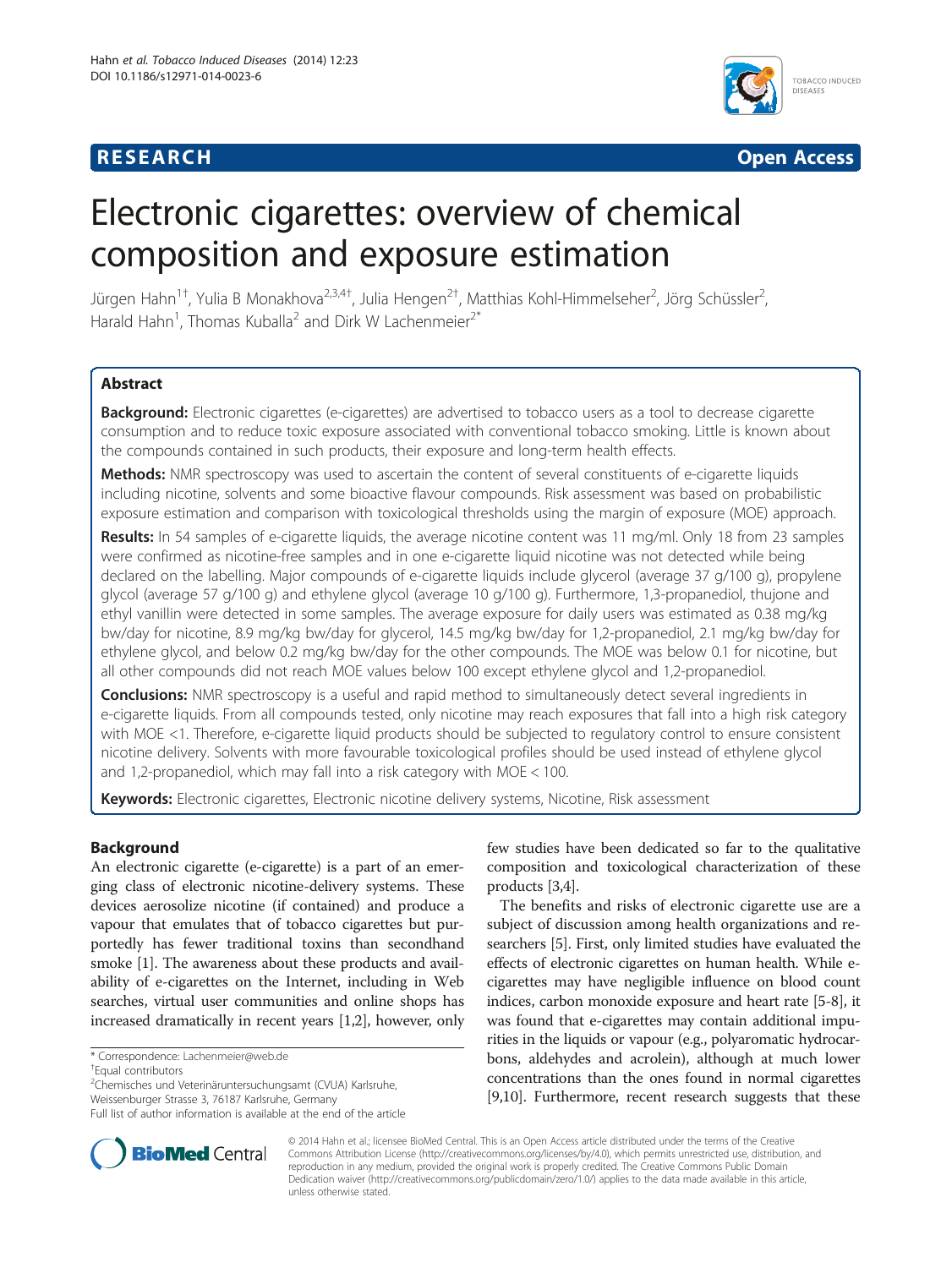products may contain unexpected toxins and/or may provide unreliable nicotine delivery [[1\]](#page-9-0). Finally, few and controversial empirical studies exist to determine whether e-cigarettes have potential as smoking cessation products [\[5](#page-9-0),[9,11\]](#page-9-0).

In general, electronic cigarettes often contain ingredients such as propylene glycol, glycerol, ethylene glycol and polyethylene glycol mixed with concentrated flavours, and optionally, a variable percentage of nicotine [[10,12-14](#page-9-0)]. Besides these major compounds, a number of other organic substances can be found in liquid formulated products and/or the vapour phase produced by an e-cigarette unit. These include tobacco specific nitrosoamines (TSNA) such as N-nitrosonicotine (NNN), N-nitrosoanabasine (NAB), N-nitrosoanabatine (NAT) and 4-(methylnitrosamino)- 1-(3-pyridyl)-1-butanone (NNK) [[10,12,14\]](#page-9-0) or tobaccospecific impurities such as cotinine, anabasine and myosmine [[12](#page-9-0),[13](#page-9-0)]. It was recently shown that e-cigarette liquids can be adulterated with pharmacologically active ingredients or their analogues such as rimonabant and amino-tadalafil [\[15\]](#page-9-0).

Given the large increase in awareness and use of ecigarettes and the unknown impact of their use on cigarette smoking behaviours and long-term health, development of analytical methodologies for these products is required. Previous research involved typically gas or liquid chromatography, combined with mass spectrometric detection for the analysis of such products, however, only a limited number of samples have been investigated in each particular study [[13,14,16-](#page-9-0)[20](#page-10-0)]. Considering high throughput including minimal sample preparation, fast spectra acquisition and processing, we hypothesized that direct nuclear magnetic resonance (NMR) spectroscopy might be applicable for a high throughput screening of e-cigarette liquids.

Some studies have found very inconsistent nicotine contents in some products regarding the labelling, i.e., ecigarette liquids advertised as containing no nicotine may contain the substance and, in contrast, some products did not contain nicotine despite its presence being labelled [\[13,15\]](#page-9-0). Therefore, our study was principally aimed to develop a reliable and simple analytical tool based on NMR spectroscopy to control the absence/ presence of nicotine in e-cigarette liquids. However, as the scope of quantitative NMR lies beyond quantification of a single analyte in a given matrix [\[21,22](#page-10-0)], we expanded our methodology also for the determination of other major compounds in e-cigarette liquids (solvents and flavour compounds). The procedure was then applied to analyse a large sample collection  $(n = 54)$  of ecigarette liquids that have been bought over the Internet. Finally, the exposure of the consumer is estimated based on the analytical results and a toxicological assessment is provided.

# **Methods**

# Sampling and chemical analysis

A total of 54 e-cigarette liquid samples was analysed. This includes e-cigarette liquids  $(n = 20)$  submitted to the CVUA Karlsruhe for official medicines and tobacco control purposes in Baden-Württemberg, Germany. Furthermore, an internet-based market research was conducted to identify products offered to German consumers. To do this, we searched for the German terms "E-Zigaretten Liquids kaufen", "E-Liquids Kaufen", "E-Liquids Flash", "E-Liquids Hanf", "E-Liquids Marihuana" using the web platforms google.de, amazon.de and ebay.de. We also included search terms such as "E-Liquids Cialis", "E-Liquids Vitamin", because the German Federal Institute for Risk Assessment (BfR) recently found pharmacological active substances such as tadalafil, caffeine or vitamins in these products [[23](#page-10-0)]. In total, 13 on-line shops were selected, that are selling such liquids. Most of the shops  $(n = 8)$  were located in Germany, one was located in Spain, three were located in the United Kingdom and one was located in Romania. Based on the invoices, it seems that several shops, though being located in countries outside Germany, had local partners, who handled the shipping and returning of the good, if necessary. The liquids were sent to us in envelopes or parcels. Most of the products were labelled as "Liquids for E-Cigarettes" or simply "E-Liquid", but in some cases the products did not contain any labelling and in one case the products were labelled as "Air freshener".

From the identified on-line shops, we selected samples using a risk-oriented approach. For example, we preferentially obtained samples where the presence of bioactive flavour compounds could be assumed. Additionally, several samples suspected of containing illegal or unusual substances were bought, such as products labelled as "Marihuana-Flavour", "Mary Jane Flavour", "Vitamin-Mix" or "Multi Vitamin". Furthermore, several samples with tobacco and beverage flavour (such as cola, wine, energy drink or absinthe flavour) were included. We tried to obtain all varieties of e-cigarette liquids regarding declared nicotine content. We obtained several samples, claimed as nicotine-free and samples with medium or high nicotine content (the labelled nicotine content varied between 6 and 54 mg/ml).

#### NMR analysis of electronic cigarette liquids

The chemical analysis was conducted using NMR spectroscopy based on a procedure previously developed for analysis of alcoholic beverages [[24\]](#page-10-0).

All solvents and reagents used were in pro analysis quality: nicotine, menthol, safrole (Sigma Aldrich, Steinheim, Germany), propylene glycol, 1,3-butanediol, 1,3-propanediol, ethylene glycol, glycerol, ethyl vanillin, camphor, α-thujone, coumarin, diethyleneglycol (Fluka, Buchs, Switzerland).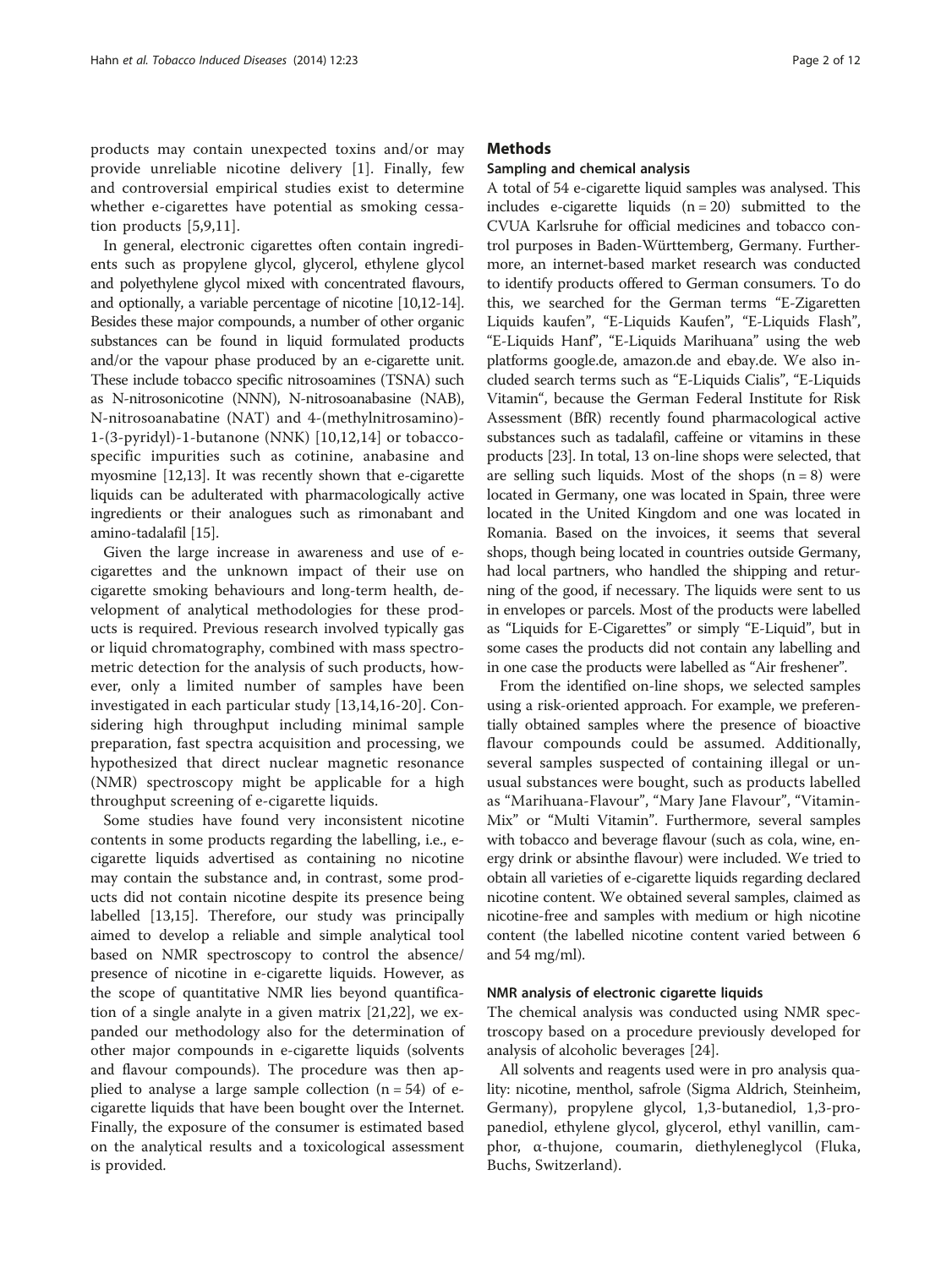To obtain full quantitative information about e-cigarette liquids composition, we decided to apply two separate sample preparations for each sample. To measure watersoluble compounds (including nicotine), 60 μL of a sample was mixed with 480 μL of distilled water and 60 μL of NMR buffer (pH 7.4; 1.5 M  $KH_2PO_4$  in  $D_2O$ , 0.1 % 3-(trimethylsilyl)-propionate acid-d<sub>4</sub> (TSP), 3 mM NaN<sub>3</sub>). Next, to get an overview of lipophilic substances, the following sample preparation was used: 100 μL of a sample was mixed with 800  $\mu$ L CDCl<sub>3</sub> containing 0.1% tetramethylsilane (TMS). After filtration (when necessary), 600 μL of the solution was poured into an NMR tube for direct measurement in both cases.

Stock standard solutions were prepared at a final concentration of about 10,000 mg/L in distilled water (nicotine bitartrate, propylene glycol, 1,3-butanediol, 1,3-propanediol, ethylene glycol, diethylene glycol and glycerol) or in deuterated chloroform (menthol, ethyl vanillin, coumarin, camphor, safrole and α-thujone). Calibration solutions were prepared by diluting the standard solutions in water or in deuterated chloroform and were measured as the authentic samples. The calibration curves were evaluated by integrating specific resonances of the selected compounds against TSP (in water) or TMS (in  $CDCl<sub>3</sub>$ ) as an intensity reference.

All NMR measurements were performed on a Bruker Avance 400 Ultrashield spectrometer (Bruker Biospin, Rheinstetten, Germany) equipped with a 5-mm SEI probe with Z-gradient coils, using a Bruker Automatic Sample Changer (B-ACS 120). All spectra were acquired at 300.0 K.

NMR spectra of the aqueous solutions were acquired using Bruker standard water suppression 1D noesygppr1d pulse sequence with 64 scans (NS) and 4 prior dummy scans (DS). The sweep width (SW) was 19.9914 ppm and the time domain of the FID was 65536 (65 k). For the spectra acquisition of chloroform-dissolved samples, the Bruker experiment zg30 was used. After application of 2 dummy scans  $(DS)$ , 8 free induction decays  $(FIDs)$   $(NS =$ 128) were collected into a time domain of 131072 (131 k) complex data points using a 20.5503 ppm spectral width (SW) and a receiver gain (RG) of 101.

The data were acquired automatically under the control of ICON-NMR (Bruker Biospin, Rheinstetten, Germany), requiring about 40 min per sample for two measurements. All NMR spectra were phased and baseline-corrected.

The spectra of samples were compared to the spectra of the standards. Separated peaks corresponding to each substance were identified and integrated against TSP/ TMS as an intensity reference using TopSpin v. 3.1 (Bruker Biospin, Rheinstetten, Germany). NMR ranges used for identification/integration for all compounds are listed in Table [1](#page-3-0). Furthermore, all samples were screened for a range of small molecular weight molecules such as formaldehyde, acetaldehyde and acrolein.

We conducted a detailed validation for the determination of nicotine in e-cigarette liquids. For this substance the limits of detection (LOD) and quantification (LOQ) were calculated from the residual standard deviation of the regression line [\[25\]](#page-10-0). To assess reproducibility, standard solutions as well as an e-cigarette liquid sample were analyzed several times daily  $(n = 5)$ . The recovery rate was ascertained by adding nicotine standard solution at four different concentrations to a real sample.

For other substances, the LOD and LOQ values were determined as signals for which the signal-to-noise ratios (SNR) are 3 and 10, correspondingly. SNR were calculated using the Bruker sino routine implemented in the Topspin 3.1 software package (Bruker Biospin, Rheinstetten, Germany). The limits of the noise and signal regions were located near to each other and were set manually for each spectrum.

The linearity of the calibration curves was evaluated in the range covering the concentrations found in the investigated products.

#### Risk assessment

The methodology for comparative quantitative risk assessment was based on a previous study conducted for compounds in alcoholic beverages [[26\]](#page-10-0) with the exception that probabilistic exposure estimation was conducted [[27](#page-10-0)-[29\]](#page-10-0).

The toxicological thresholds, preferably benchmark doses (BMD) or if unavailable no observed effect levels (NOEL), no observed adverse effect levels (NOAEL) or lowest observed adverse effect levels (LOAEL), for the selected substances were typically identified in monographs of national and international risk assessment bodies such as EFSA, OECD SIDS, JECFA, and ATSDR [[30](#page-10-0)-[35\]](#page-10-0), and if unavailable – as in the case of thujone taken from an own study [\[36](#page-10-0)].

The MOE approach was used for risk assessment [[37,38](#page-10-0)]. The MOE is defined as the ratio between the lower one-sided confidence limit of the BMD (BMDL) or NOEL/NOAEL/LOAEL and estimated human intake of the same compound.

The exposure was estimated for daily users of ecigarettes based on the contents found in our chemical analysis. Similar to the approach of Medeiros Vinci et al. [[39](#page-10-0)] for probabilistic human exposure assessment of food contaminants, best fit distributions were applied to the substance contents and the resulting risk functions were entered into the probabilistic analysis. Further assumptions were literature data about typical e-cigarette liquid use per day [\[40](#page-10-0)] and literature data about vaporization percentage [[19\]](#page-10-0). The bodyweight was assessed as normal distribution with average of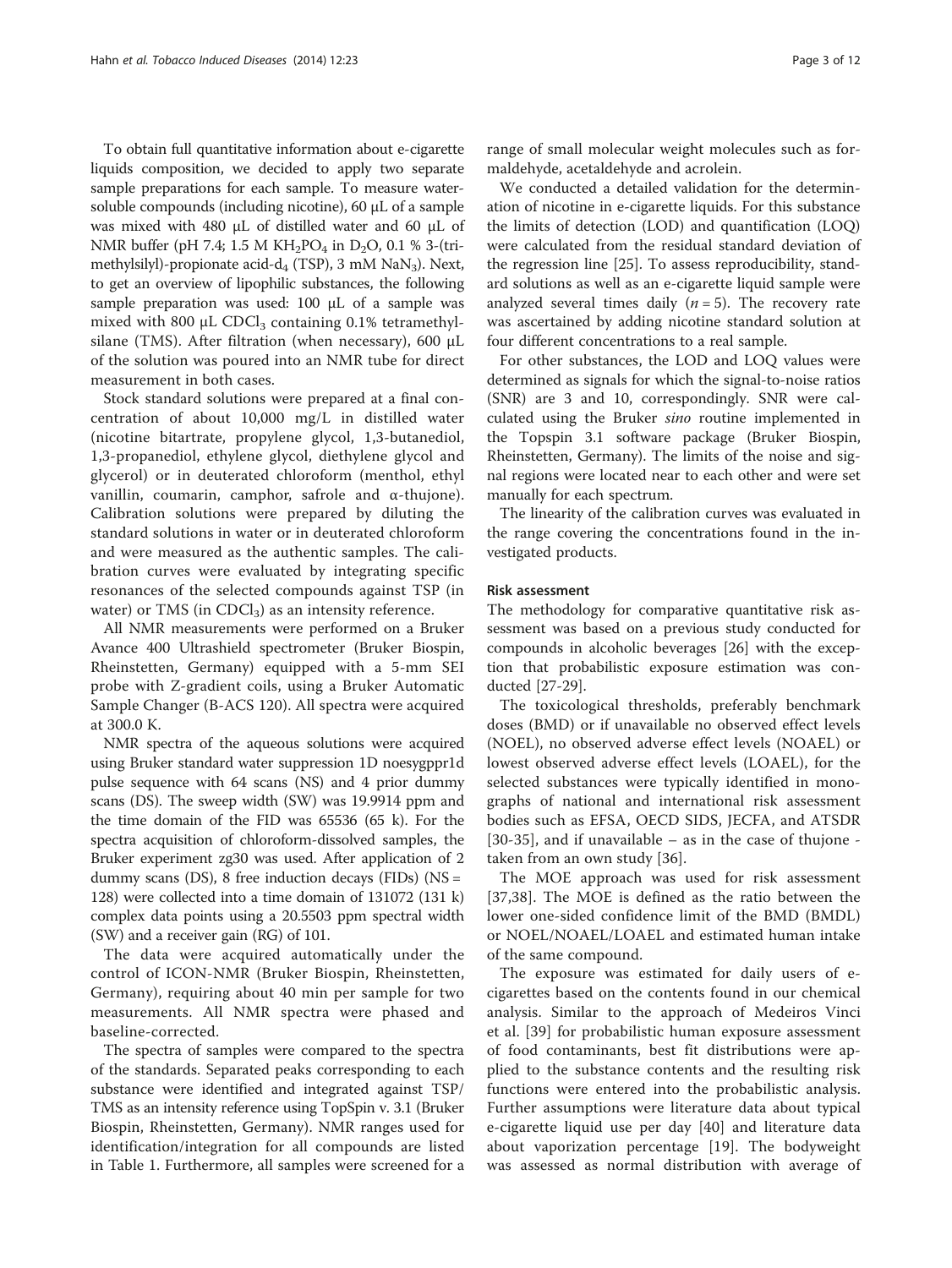|                | Substance                                              | Solvent    | NMR range used for integration [ppm] | $LOD$ [mg/L] | $LOQ$ [mg/L] |
|----------------|--------------------------------------------------------|------------|--------------------------------------|--------------|--------------|
|                | <b>Nicotine</b>                                        | Water      | 8.68-8.60 (multiplet)                | 1.6          | 5.5          |
| 2              | Propylene glycol (1,2-propanediol)                     |            | 3.47-3.42 (multiplet)                | 2.1          | 6.9          |
| 3              | 1,3-Butanediol                                         |            | 1.75-1.70 (multiplet)                | 2.3          | 7.6          |
| $\overline{4}$ | 1,3-Propanediol                                        |            | 1.85-1.75 (multiplet)                | 0.96         | 3.2          |
| 5.             | Ethylene glycol                                        |            | 3.69-3.67 (singlet)                  | 0.17         | 0.56         |
| 6              | Diethylene glycol                                      |            | 3.78-3.73 (multiplet)                | 0.51         | 1.7          |
| 7              | Glycerol                                               |            | 3.82-3.75 (multiplet)                | 2.6          | 8.7          |
| 8              | Menthol                                                | Chloroform | 2.00-1.92 (multiplet)                | 12           | 40           |
| 9              | Ethyl vanillin                                         |            | 9.81-9.83 (singlet)                  | 1.0          | 3.4          |
| 10             | Coumarin                                               |            | 7.80-7.65 (multiplet)                | 3.2          | 10           |
| 11             | Camphor                                                |            | 2.40-2.30 (multiplet)                | 13           | 44           |
| 12             | Safrole                                                |            | 6.80-6.60 (multiplet)                | 2.6          | 8.6          |
| 13             | Thujone (sum of $\alpha$ - and $\beta$ -diastereomers) |            | 2.12-2.09 (singlet)                  | 3.4          | 11           |

<span id="page-3-0"></span>Table 1 Selected resonances, limits of detection (LOD) and limits of quantification (LOQ) for compounds in e-cigarette **liquids** 

73.9 kg and standard deviation of 12 kg for males and females [[41](#page-10-0)]. All risk functions were truncated at zero because negative values are factually impossible. Monte Carlo simulations were performed with 10,000 iterations using Latin Hypercube sampling and Mersenne Twister random number generator. Calculations were performed using the software package @Risk for Excel Version 5.5.0 (Palisade Corporation, Ithaca, NY, USA).

#### Results

# NMR method development and validation results

Figure 1 shows the complete <sup>1</sup>H NMR spectrum of a sample measured in aqueous solution of an e-cigarette liquid sample as well as a magnification of the  $\delta$  10– 6.0 ppm region, where the resonances of aromatic protons (for instance, from nicotine and ethyl vanillin) can be observed. The mid-field region of NMR spectra contains information about major solvents such as glycerol, propylene glycol and ethylene glycol. NMR spectra of chloroform-dissolved samples have the same principal signals, however, some additional non-polar compounds (e.g. thujone, camphor) can be seen.

The NMR ranges (i.e. peaks not overlapped or interfered by matrix) selected for quantification are given in Table 1. For example, nicotine, the principal compound of interest in our research, has signals at  $\delta$  8.65 ppm

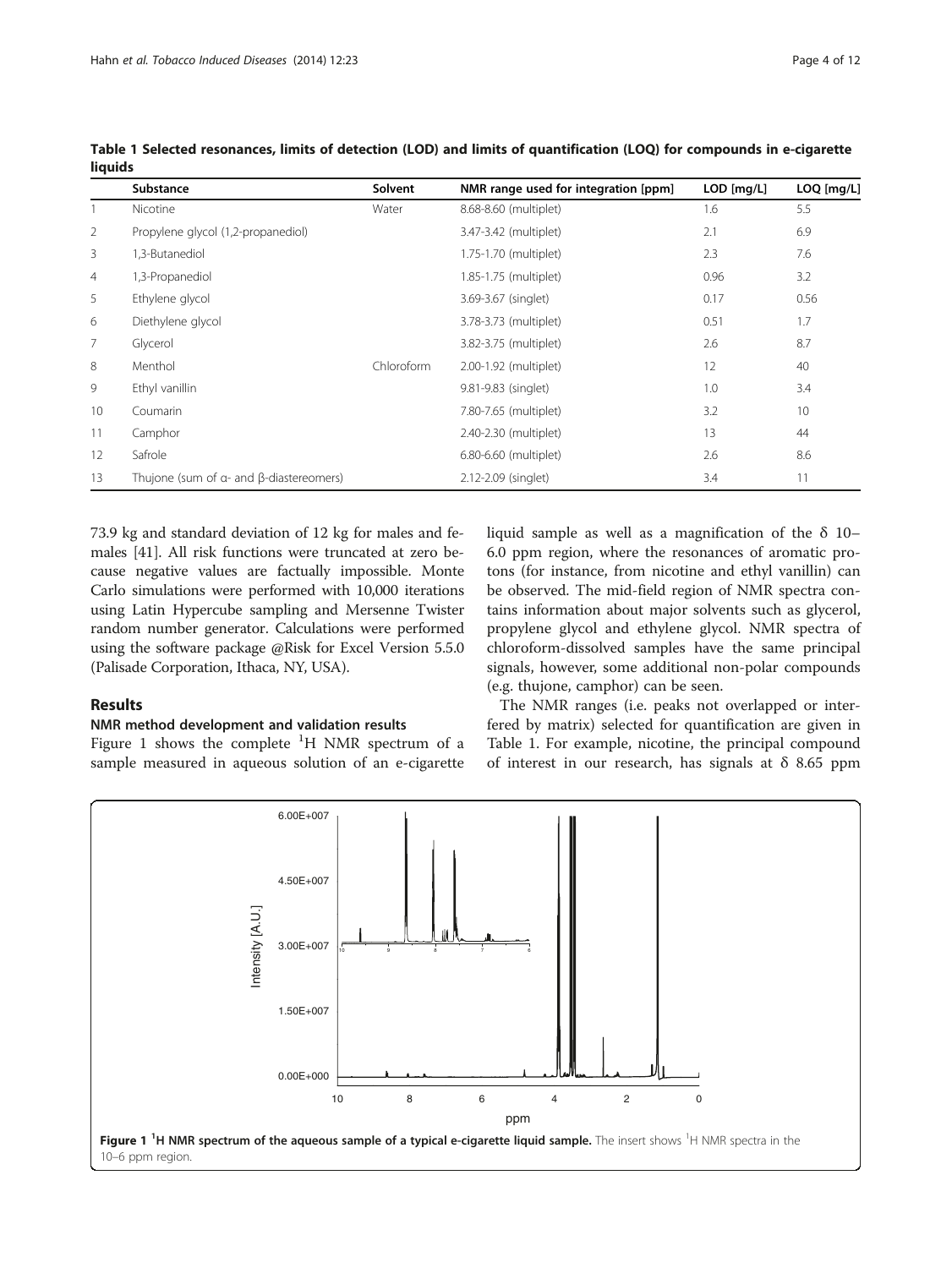(m), δ 8.07 ppm (m), δ 7.60 ppm (m), δ 4.39 ppm (m), δ 4.32 ppm (s), δ 3.80 ppm (m), δ 3.30 ppm (m), δ 2.73 ppm (s), δ 2.68 ppm (m) and δ 2.38 ppm (m). However, the resonances in the aliphatic and mid-field ranges were found unsuitable for quantification because they showed strong overlap with other matrix compounds (Figure [1](#page-3-0)). Considering the signals in the aromatic region, we decided to use the multiplet at  $\delta$  8.65 ppm for quantification because this leads to the best sensitivity and this signal was not interfered in any case. As an example, Figure 2A shows the signal of nicotine in standard solutions and in four e-cigarette liquid samples (from these, two products contained 19.0 mg/ml and 15.8 mg/ml nicotine and the other two contained not detectable nicotine concentrations). For the other substances, signals not interfered by matrix were also identified (Table [1](#page-3-0)) and as example, spectra for glycerol, propylene glycol and ethylene glycol in standard solutions as well as in samples are presented in Figure 2B-D.

Table [2](#page-5-0) summarizes the NMR method validation results for nicotine. The <sup>1</sup>H NMR assay was linear in a working concentration range of  $5-10,000$  mg/L (R = 0.9992), which means 0.050-100 mg/ml e-cigarette liquid considering sample preparation. This range basically covers the levels of nicotine in e-cigarette products and no further dilution/ extraction of the matrix is required. The LOD and LOQ were 1.6 and 5.5 mg/L, correspondingly, which is equal to 0.016 and 0.055 mg/ml e-cigarette liquid. We propose to consider our LOD value as a cut-off level, at which we can distinguish nicotine-free and nicotine-containing products.

Furthermore, Table [1](#page-3-0) contains LOD and LOQ values for all other compounds (except nicotine). The LOD values

varied in the 0.17 - 13 mg/L range with the lowest values for glycols (for ethylene glycol 0.17 mg/L and for diethylene glycol 0.51 mg/L) and highest for camphor (13 mg/L) and menthol (12 mg/L) (Table [1\)](#page-3-0). The LOQ values were in the range between 1.7 mg/L (ethylene glycol) and 40 mg/L (menthol). The high correlation coefficients ( $R >$ 0.99) obtained for the calibration graphs indicate a good linear response within the concentration range studied. From fifty four samples investigated only in five we were not able to directly quantify glycerol, ethylene glycol or propylene glycol due to spectral overlap.

The method was further validated by repeated sample preparation of a standard solution (1000 mg/L) and an e-cigarette liquid sample (nicotine content 19.0 mg/ml). Recoveries between 99% and 115% (average 107%) were obtained when the standard addition method is applied for an e-cigarette liquid sample. The variation coefficients were found to be 1.2% for the standard solution and 2.1% for the product. In general, the results of the method validation show that the method is sufficiently precise and reproducible and is adequate for the purpose of regulatory control of e-cigarette liquids (Table [1](#page-3-0)).

Moreover, reference HPLC analysis was performed for a subgroup of 15 samples (Table [3](#page-5-0)). Statistical analysis between results from the two methods (HPLC and NMR) revealed that the linear correlation is significant (ANOVA  $p < 0.0001$ , R = 0.98). No systematic or proportional differences between both methodologies were found, as the standard deviations of both the y-axis and the slope were encompassing 0 or 1. The results confirmed the accuracy of our NMR method and its comparability with HPLC.

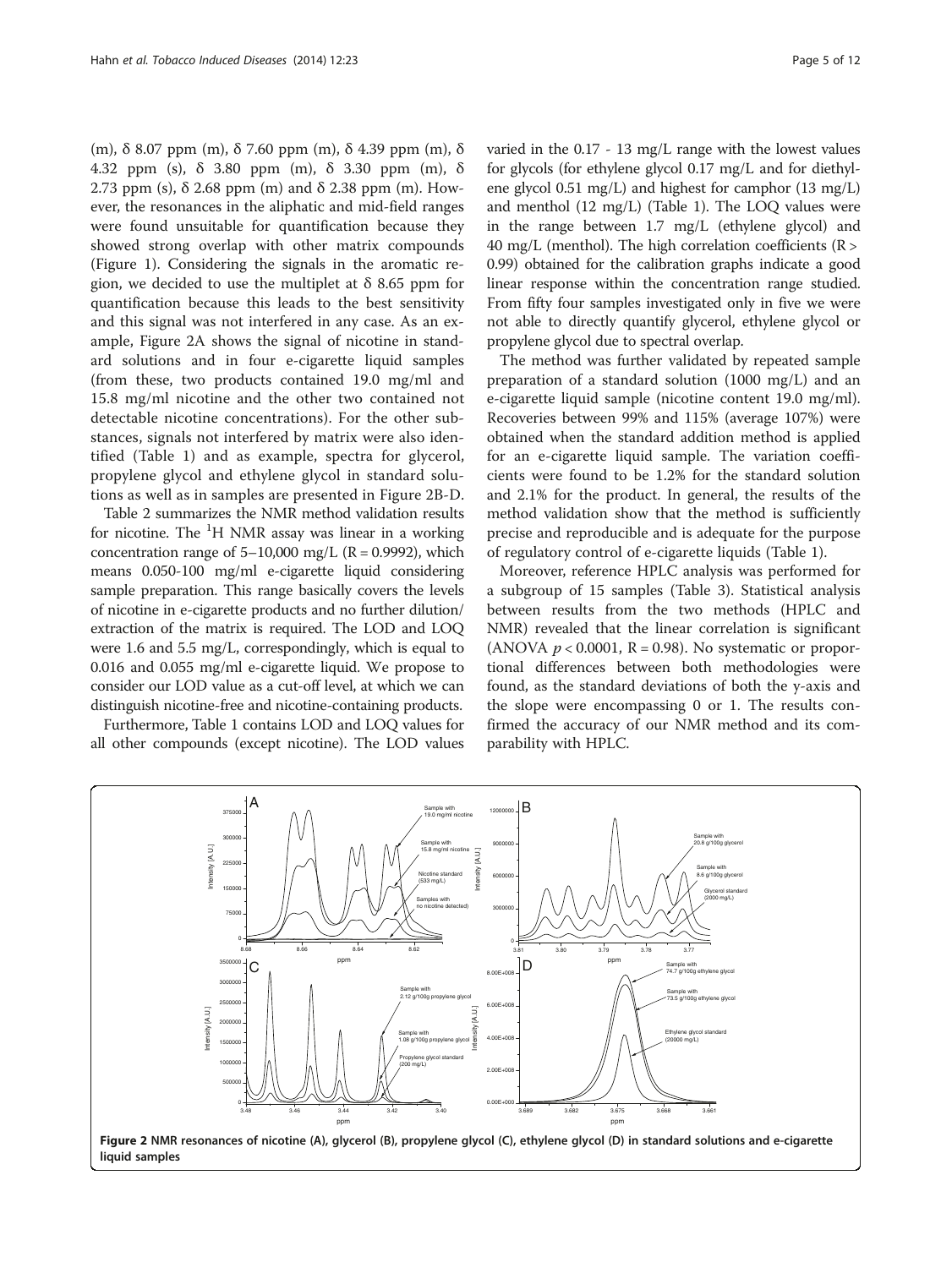<span id="page-5-0"></span>Table 2 Results of method validation for nicotine

| Parameter             |                                   | Result                                    |  |
|-----------------------|-----------------------------------|-------------------------------------------|--|
| Linear range          |                                   | 5-10,000 mg/L<br>(0.050-100 mg/ml sample) |  |
| $1^{\circ}$           | 1.6 mg/L (0.0157 mg/ml<br>sample) |                                           |  |
| LOO <sup>a</sup>      | 5.5 mg/L (0.0546 mg/ml<br>sample) |                                           |  |
| Recovery              |                                   | 99% (at 1000 mg/L)                        |  |
|                       |                                   | 104% (at 1500 mg/L)                       |  |
|                       |                                   | 115% (at 1750 mg/L)                       |  |
|                       |                                   | 108% (at 2000 mg/L)                       |  |
|                       |                                   | 107% (average)                            |  |
| Variation coefficient | Standard solution                 | $1.2\%$                                   |  |
| $(n = 5)$             | E-cigarette liquid<br>sample      | 2.1%                                      |  |

<sup>a</sup>Limit of detection (LOD) and quantitation (LOQ) were determined by establishing a separate calibration curve near LOD (5.0-25 mg/L). The limits were calculated from the residual standard deviation of the regression line [\[25\]](#page-10-0).

Finally, we have also compared our NMR results with the reference GC-MS values for a set of 10 samples. It was found that the data of both methods are in good agreement with each other: the relative difference varied between 1.7% and 13% (average 8.1%) for 1,2-propanediol, between 2.8% and 7.3% (average 5.3%) for ethylene glycol and between 0.45% and 12% (average 7.5%) for glycerol.

Table 3 Comparison of nicotine quantification results between NMR and HPLC methods

| Sample         | Nicotine content [mg/ml] |             |
|----------------|--------------------------|-------------|
| number         | <b>NMR</b>               | <b>HPLC</b> |
| 1              | 19.0                     | 17.9        |
| $\overline{2}$ | 15.8                     | 17.2        |
| $\overline{3}$ | 17.7                     | 16.3        |
| $\overline{4}$ | 21.0                     | 17.6        |
| 5              | n.d.                     | n.d.        |
| 6              | n.d.                     | n.d.        |
| 7              | n.d.                     | n.d.        |
| 8              | n.d.                     | n.d.        |
| 9              | n.d.                     | n.d.        |
| 10             | 13.7                     | 13.9        |
| 11             | 23.5                     | 22.5        |
| 12             | 14.3                     | 17.0        |
| 13             | 24.3                     | 22.9        |
| 14             | 14.1                     | 17.5        |
| 15             | 18.7                     | 17.5        |

#### Composition of e-cigarette liquids

The NMR methodology was used for analysis of 54 authentic liquids for use in e-cigarettes. The results of our investigations are summarized in Table [4.](#page-6-0) From the analysed 54 samples, 34 (63%) contained nicotine above the detection limit. The average and median concentrations of nicotine in all investigated samples were 11 and 6.8 mg/ml, correspondingly (Table [4\)](#page-6-0). In general, the values were in agreement with labelling. However, from 23 samples that were declared as nicotine-free, only 18 were confirmed to contain undetectable nicotine concentrations by NMR. Nicotine was definitely detected in 5 allegedly "nicotine-free" samples in a concentration range from 0.11 mg/ml to 6.9 mg/ml. In contrast, one e-cigarette liquid sample did not contain nicotine, while its presence being declared on the labelling (12 mg/ml).

Glycerol and propylene glycol were detected in all samples at concentrations ranging from 0.3 to 95 g/ 100 g (average 37 g/100 g) for glycerol and from 0.4 to 98 g/100 g (average 57 g/100 g) for propylene glycol. Generally, lower levels of another solvent ethylene glycol (average 10 g/100 g) were detected. 1,3-Propanediol was detected only in 7 samples in the concentration range of 3.3-10 g/100 g. 1,3-Butanediol, diethylene glycol, formaldehyde, acrolein, coumarin, camphor, safrole and menthol were negative in all samples.

The presence of the major compounds glycerol and propylene glycol corresponded to the labelling in the majority of cases, except 3 products contained no labelling information at all. Glycerol was not labelled on 5 products despite being present. Propylene glycol was not labelled in 2 products despite being present. In one case, "vegetal glycol" was labelled without specifying the exact chemical compound. Ethylene glycol was not labelled on any of the samples, which did contain the compound.

As for flavour compounds, which can be monitored in NMR spectra of chloroform-dissolved samples, we detected thujone (the sum of  $\alpha$ -/ $\beta$ -diastereomers) in two samples (183 and 178 mg/L) and ethyl vanillin (concentration range 7.7-335 mg/L) in thirteen samples. We observed coumarin, camphor, safrole and menthol in none of the samples (the presence of menthol was not labelled on any of the samples, however). Interestingly, among other volatile aldehydic compounds (acetaldehyde, formaldehyde and acrolein) we observed only acetaldehyde in one sample at a concentration of about 38 mg/L. Only 4 products contained a detailed ingredients list with specific flavour compounds pointed out. Most of the products labelled only "flavour" or "natural and artificial flavours" without pointing out specific substances, or completely lacked any labelling.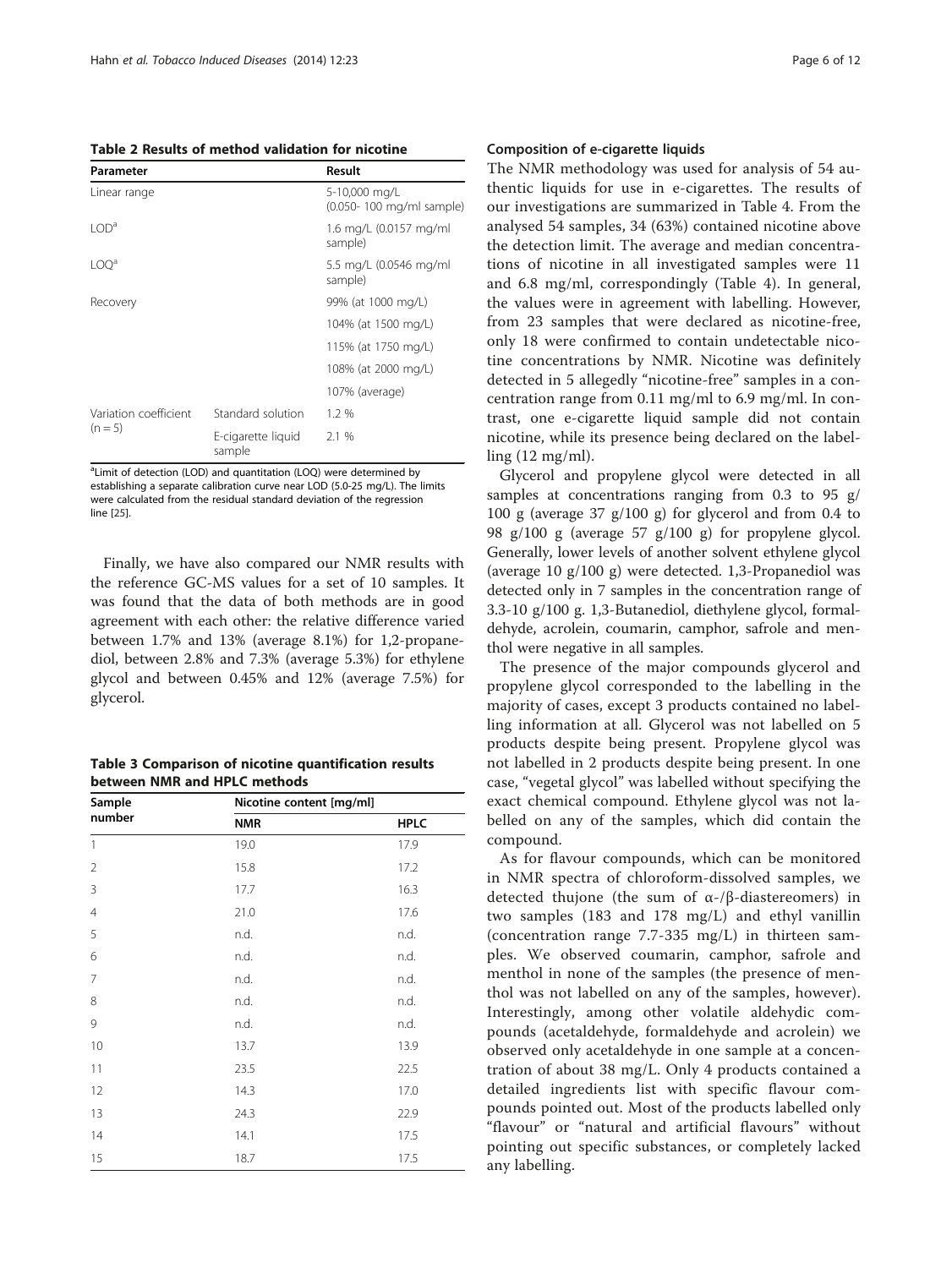<span id="page-6-0"></span>Table 4 Overview about constituents in electronic cigarettes with descriptive statistics and best fit distributions

| Agent                     | Positive samples | Mean           | Median   | <b>Standard deviation</b> | Best fitting risk function for concentration of agent<br>in the beverage <sup>a</sup> |
|---------------------------|------------------|----------------|----------|---------------------------|---------------------------------------------------------------------------------------|
| Nicotine (mg/ml)          | 65%              | $\overline{1}$ | 6.8      | 13                        | RiskNormal(11.023;13.134;RiskTruncate(0;))                                            |
| Glycerol (g/100 g)        | 94%              | 37             | 35       | 23                        | RiskWeibull(1.8104;44.812;RiskShift(-2.8327);RiskTruncate(0;))                        |
| l,2-Propanediol (g/100 g) | 94%              | 57             | 64       | 30                        | RiskTriang(-18.939;91.8;100.45;RiskTruncate(0;))                                      |
| Ethylene glycol (g/100 g) | 91%              | 10             |          | 18                        | RiskLoglogistic(-0.40204;5.15;1.8215;RiskTruncate(0;))                                |
| (g/100 g).                | 13%              | 0.6            | $\Omega$ | .7                        | RiskResample(2; [all measurements])                                                   |
| Thujone (mg/L)            | 4%               | 6.7            | 0        | 34                        | RiskResample(2;[all measurements])                                                    |
| Ethyl vanillin (mg/L)     | 26%              | 30             |          | 68                        | RiskResample(2;[all measurements])                                                    |

<sup>a</sup>The best fit distributions were selected based on Kolmogorov-Smirnov statistics. For 1,3-propanediol, thujone and ethyl vanillin, distribution fitting was not possible due to the low incidence. Random resampling is used for these agents from a data table with all measurements where all samples with not detectable concentrations were treated as zero.

#### Risk assessment for daily users of e-cigarettes

Nicotine, glycerol, 1,2-propanediol, ethylene glycol, 1,3 propanediol, thujone and ethyl vanillin were selected for exposure assessment. An overview of the concentrations of these compounds in e-cigarette liquids as well as the best fitting risk functions that were selected as input for probabilistic modelling are provided in Table 4. The toxicological thresholds are shown in Table 5 [[30-36,42-48\]](#page-10-0). To provide a conservative assessment, the most sensitive toxicological endpoint was chosen, when several endpoints were available. Only for nicotine, human data were available as basis for the assessments. For the rest of the compounds, the assessments have to be based on animal data. The thresholds of the compounds vary over a very wide range, from 0.008 mg/ kg bodyweight(bw)/day for nicotine to 10,000 mg/kg bw/day for glycerol.

Table [6](#page-7-0) presents the probabilistic exposure estimates. In all cases, the highest exposure was detected for 1,2 propanediol (average 14.5 mg/kg bw/day), while the lowest was found for thujone (average 1.6E-04 mg/kg bw/day).

The analysis also includes a sensitivity analysis, which allows a ranking of the input distributions which impact the exposure. In all cases, the concentration of the compound in the liquid had the highest influence, followed by vaporization percentage, e-cigarette liquid amount per day and a minor influence of bodyweight (regression coefficients for concentration ranging between 0.58 and 0.87, for vaporization percentage between 0.08 and 0.50, for e-cigarette liquid amount per day between 0.04 and 0.43 and for bodyweight between −0.02 and −0.17).

Finally, the margins of exposure (MOE) for all compounds are compared in Figure [3.](#page-7-0) Nicotine is the only

| Agent           | Toxicological Endpoint <sup>a</sup>                                                                        | Value [mq/kq<br>bw/day] | Type of<br>endpoint <sup>b</sup> | Reference                                                                      |
|-----------------|------------------------------------------------------------------------------------------------------------|-------------------------|----------------------------------|--------------------------------------------------------------------------------|
| Nicotine        | Heart rate acceleration in humans                                                                          | 0.008                   | <b>LOAEL<sup>c</sup></b>         | EFSA [30] based on Lindgren et al. [42]                                        |
|                 |                                                                                                            | 0.0008                  | ADI                              |                                                                                |
| Glycerol        | 2-year study in rats, no effects observed                                                                  | 10,000                  | <b>NOAEL</b>                     | OECD SIDS [31] based on Hine et al. [43]                                       |
| 1,2-Propanediol | 2-year studies in rats and dogs, no effects observed<br>in rats, increased erythrocyte destruction in dogs | 2,500                   | <b>NOAEL</b>                     | JECFA [32] based on Gaunt et al. [44]                                          |
|                 |                                                                                                            | 25                      | <b>ADI</b>                       | and Weil et al. [45]                                                           |
| Ethylene glycol | Developmental toxicity data in mice<br>(total malformations and a skeletal variation)                      | 76                      | $BMDL_{10}$                      | ATSDR [33] based on Neeper-Bradley et al.                                      |
|                 |                                                                                                            | 0.8                     | MRL                              | [46] and Tyl et al. [47]                                                       |
| 1,3-Propanediol | Developmental toxicity study in rats                                                                       | 1,000                   | <b>NOAEL</b>                     | EFSA Panel on Contaminants in the Food<br>Chain [34] based on unpublished data |
| Thujone         | Clonic seizures in rats                                                                                    | 11                      | $BMDL_{10}$                      | Lachenmeier and Uebelacker [36] based                                          |
|                 |                                                                                                            | 0.11                    | <b>ADI</b>                       | on NTP [48]                                                                    |
| Ethyl vanillin  | 13-week study in rats, no effects observed                                                                 | 500                     | <b>NOEL</b>                      | JECFA [35] based on unpublished data                                           |
|                 |                                                                                                            | 3                       | <b>ADI</b>                       |                                                                                |

Table 5 Toxicological thresholds selected for calculating the margin of exposure

<sup>a</sup>Human data was preferred over animal data, if available. The most sensitive endpoint was chosen if dose–response data for several organ sites were available BBMDL<sub>10</sub>: lower one-sided confidence limit of the benchmark dose (BMD) for a 10% incidence of health effect. The No Effect Level (NOEL) or No Observed Adverse Effect Level (NOAEL) are used in cases when no usable BMD-modelling for oral exposure was identified in the literature. ADI: acceptable daily intake. MRL: minimal risk level.

c The lowest observed adverse effect level (LOAEL) is considered by EFSA [\[30\]](#page-10-0) as close to the NOAEL. The values were derived from a study in humans who were injected nicotine intravenously assuming an oral bioavailability of 44%.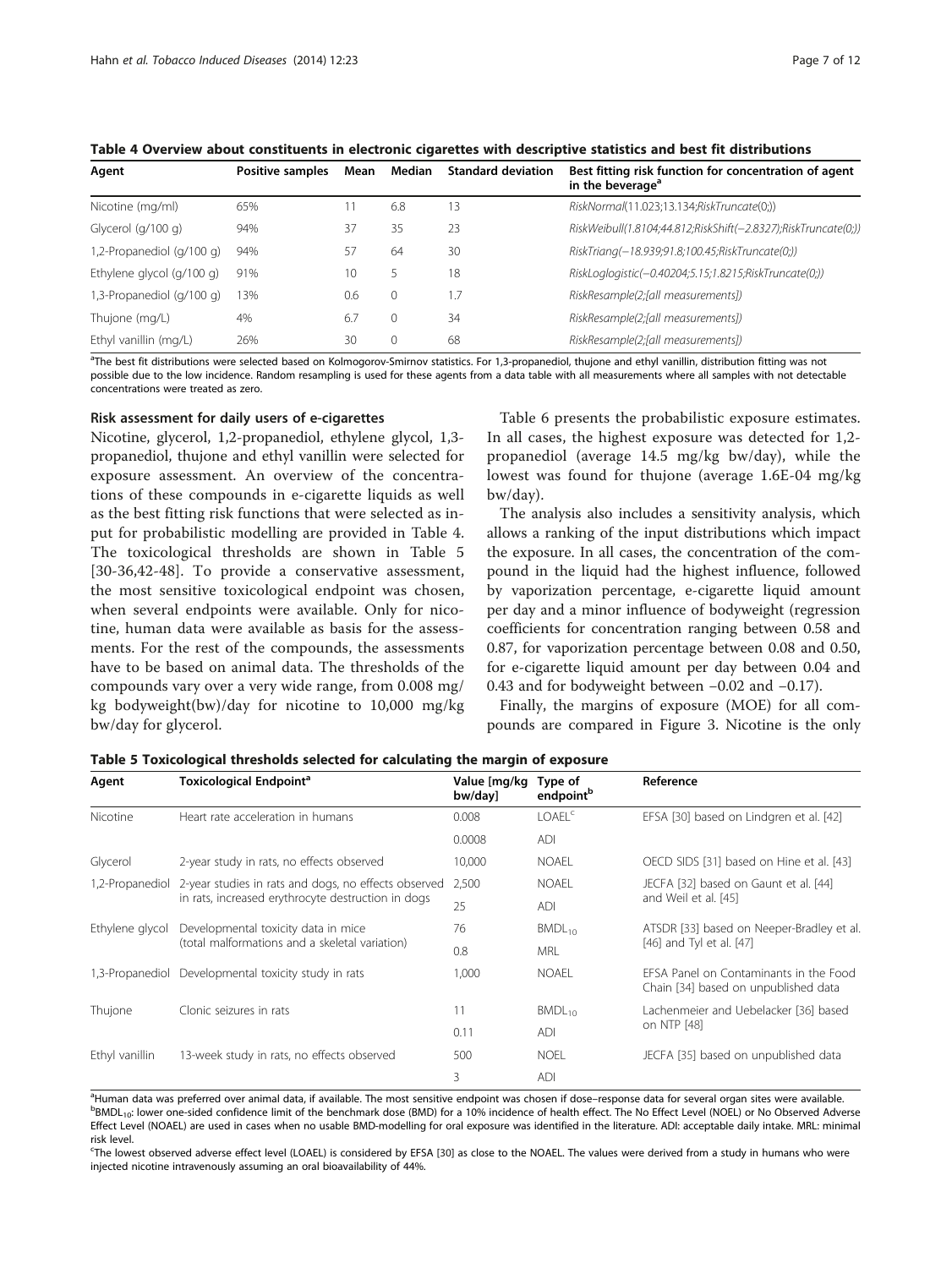<span id="page-7-0"></span>Table 6 Estimated exposure (mg/kg bw/day) of electronic cigarette users using Monte Carlo analysis (10,000 iterations)<sup>a</sup>

| Agent           | Mean       | SD         | Median | <b>P5</b> | P95       |
|-----------------|------------|------------|--------|-----------|-----------|
| Nicotine        | 0.38       | 0.39       | 0.25   | 0.02      | 1.15      |
| Glycerol        | 9.0        | 8.9        | 6.2    | 0.6       | 27.2      |
| 1,2-Propanediol | 14.5       | 12.4       | 11.0   | 1.3       | 39.3      |
| Ethylene glycol | 2.1        | 6.7        | 0.9    | 0.1       | 7.1       |
| 1,3-Propanediol | 0.14       | 0.51       | 0      | $\Omega$  | 1.1       |
| Thujone         | $1.6F - 4$ | $9.7F - 4$ | 0      | 0         | Max 0.01  |
| Ethyl vanillin  | $7.2F - 4$ | $2.0F - 3$ | 0      | $\Omega$  | Max. 0.03 |
|                 |            |            |        |           |           |

<sup>a</sup>Calculated for all agents using the following formula with the risk functions defined in Table [4](#page-6-0):

Exposure = Risk function of concentration \* Risk function of e-cigarette liquid amount per day \* Risk function of vaporization percentage / Risk function of bodyweight (kg).

The risk function of e-cigarette liquid amount per day was RiskNormalAlt (25%;3;75%;5;RiskTruncate(0;)) based on values from Farsalinos et al. [[40\]](#page-10-0) The risk function of vaporization percentage was RiskUniform(6;81) based on values from Goniewicz et al. [[19\]](#page-10-0).

The risk function of bodyweight was RiskNormal(73.9;12) according to average and standard deviation from EFSA Scientific Committee [[41](#page-10-0)].

compound, for which the complete distribution is below a MOE of 10, and on average below 0.1. From all other compounds, only ethylene glycol may reach MOEs below 100 in about 50% of cases and 1,2-propanediol in worst cases (above the 75th percentile).

## **Discussion**

## Chemical analysis of e-cigarette liquids

Regarding nicotine quantification in e-cigarette liquids, several analytical methodologies are available, including



HPLC-UV [\[12,13,](#page-9-0)[17,49\]](#page-10-0), headspace GC-MS [[12](#page-9-0)], GC-FID [[50](#page-10-0)], and GC-TID (Thermionic specific detector) [[19](#page-10-0)]. As expected, our NMR method with a limit of detection (LOD) of 1.6 mg/L is not as sensitive as these methods (for example, the LOD of HPLC was about 0.1 mg/L [[13](#page-9-0)]), however it is sufficient to control the nicotine content in nicotine-containing e-cigarette liquids (Table [1\)](#page-3-0).

For the identification of the major ingredients (glycols and glycerol) and their relative concentrations, gas chromatography with flame ionization detector (GC-FID) or with mass spectrometry (MS) is usually used [\[50,51](#page-10-0)]. These methods provide adequate sensitivity, but have the disadvantage of being very laborious and timeconsuming. Moreover, some authors noted a significant matrix effect, which results in peak suppression of analytes [\[10,14\]](#page-9-0). This matrix effect effectively limits the amount of propylene glycol and glycerol in the measurement solution and necessitates dilution of the samples with subsequent rise in LOD. For NMR, we found that a dilution factor of 10 is sufficient to obtain good phaseand baseline corrected spectra, which still provides sufficient sensitivity for all compounds in e-cigarette liquids. Thus, our results have shown that NMR is a good alternative for the control of nicotine and a number of other compounds in e-cigarette liquids and it avoids the use of two separate analytical techniques (HPLC for nicotine and GC for volatiles).

<sup>1</sup>H-NMR spectroscopy can therefore provide quantitative information necessary to judge about the composition of e-cigarette products in a short analysis period (about 20 minutes including sample preparation). First and foremost, we can provide very fast binary categorization, if an e-cigarette liquid sample contains nicotine or not (LOQ is about 0.050 mg/ml e-cigarette liquid) and, therefore, control the labelling. This is not only required for market control of the products but also important for consumer health protection as an e-cigarette user could be exposed to the hazard of nicotine dependence by purchasing a product, which while advertised as containing no nicotine does contain it. Moreover, all major compounds could be identified and quantified using the same spectral data. In case of spectral overlap, multivariate deconvolution methods can be supplementarily used [\[52\]](#page-10-0).

Similar to our findings, other authors have also observed that the nicotine content of some e-cigarette liquids is often inconsistent with the labelling [\[13,15\]](#page-9-0).

Acetaldehyde, which we found in one sample, has been also recently detected in one e-cigarette liquid sample by Selected Ion Flow Tube Mass Spectrometry (SIFT-MS) [[10\]](#page-9-0). However, we think that it is currently not possible to estimate acetaldehyde exposure by e-cigarette consumption based on these single observations.

In our study we detected none of the tobacco-specific impurities and tobacco specific nitrosamines by NMR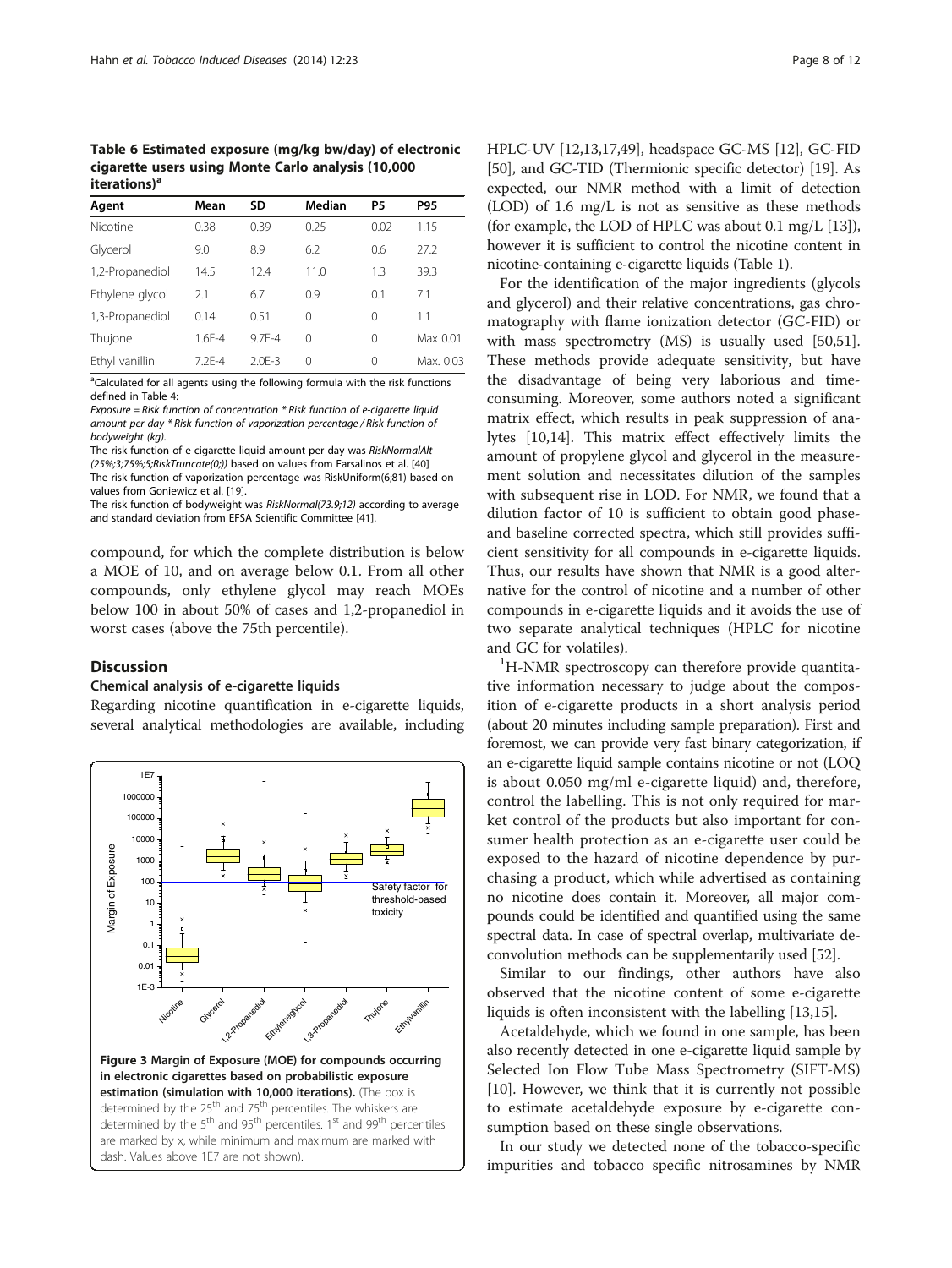(data not shown). However, as these compounds are usually found in trace concentrations, the sensitivity of NMR is not sufficient to control the typical levels of these compounds in e-cigarette liquids [\[10\]](#page-9-0). For the analysis of tobacco-specific impurities and tobacco specific nitrosamines, hyphenated methods such as HPLC-MS/MS, GC-MS, headspace GC-MS or GC-MS/MS methods have to be used [[10](#page-9-0),[12,14,16](#page-9-0),[49](#page-10-0)]. Even applying these methods, concentrations were usually found to be below LOQ levels [[10,12](#page-9-0)]. Tobacco-specific toxicants and trace nicotine impurities were judged as being below levels likely to cause harm [[17,20\]](#page-10-0).

For our risk assessment, we have therefore focused on the constituents with major occurrence in e-cigarette liquids (nicotine, glycerol, 1,2-propanediol, and ethylene glycol). 1,3-Propanediol, thujone and ethyl vanillin were included as compounds of minor occurrence, but which could be relevant for consumers that prefer single brands of products in light of a worst-case scenario.

#### The risk of compounds in e-cigarette liquids

Exposure estimates may have considerable uncertainty especially in the case of non-normal distributions, as in our case of constituents in e-cigarette liquid. For this reason, we decided to apply a probabilistic method, which takes account of every possible value that each variable can take and weight each possible scenario by the probability of its occurrence [[53\]](#page-10-0). To facilitate this, we use the Monte-Carlo approach, which has been previously applied in food science to model dietary exposure to chemicals in food [[39,53,54\]](#page-10-0), but this study is the first to apply it to estimate the exposure to chemicals in tobacco related products. The advantage of the approach is that rather than single values for each scenario it generates distributions of the MOE, which allow a direct visualization and comparison of all scenarios (Figure [3](#page-7-0)). In line of a worst case scenario, we assume that the vaporized percentage of the liquid may have a 100% bioavailability either orally or inhalatory. As toxicological thresholds for inhalation exposure were unavailable, we use thresholds for oral exposure, which may be seen as a limitation of the approach.

According to the typical interpretation of MOEs derived from animal experiments (i.e. for all our compounds except nicotine), MOE < 10 is judged to pose "high risk", while MOE < 100 are judged as "risk". MOEs above 100 are often judged as acceptable because the value of 100 corresponds to the default 100-fold uncertainty factor, which has been historically used in regulatory toxicology. The factor of 100 is based on scientific judgement and represents the product of two separate 10-fold factors that allow for interspecies differences and human variability [[38,55\]](#page-10-0). When the toxicological endpoint is based on human data on not on animal

experiments as for nicotine, MOEs above 10 would be judged acceptable and MOEs below 1 as "high risk". Using this interpretation of MOE, our evaluation clearly shows that nicotine is by far the compound with the highest risk in e-cigarette liquids. The MOE values of nicotine are all below 10 and may reach down to below 0.1, which is the lowest level of all compounds under study (Figure [3](#page-7-0)). Nicotine exposure would also exceed the ADI as proposed by EFSA [\[30\]](#page-10-0) for nicotine residues in food products. Both 1,2-propanediol and ethylene glycol may reach MOEs below 100 in some scenarios, which may be interpreted as falling into the "risk" category.

Daily users of conventional cigarettes may have acquired a very high tolerance to nicotine, so that our assessment may overestimate the risk of this user group. An overestimation of the risk of nicotine may also occur by the endpoint of heart rate acceleration, which was selected by EFSA in their risk assessment of nicotine in foods [[30](#page-10-0)]. It may be questioned if heart rate acceleration is a suitable (adverse) endpoint for risk assessment. The acute risk of nicotine may have been generally overstated in the past [[56](#page-10-0)]. On the other hand, the chronic risk of nicotine may not be adequately considered by the endpoint chosen by EFSA [[30\]](#page-10-0) as well. For example, some new in vitro evidence points to possible direct carcinogenic and genotoxic effects of nicotine [\[57-60](#page-10-0)]. Nevertheless, epidemiological evidence for such an effect of nicotine appears to be unavailable so far; and while being on the "high priority" list for evaluation by the WHO International Agency for Research on Cancer, nicotine has so far not been classified by the agency.

In consideration of the potential over- or underestimation of the effects of nicotine, we agree with EFSA [[30](#page-10-0)] to apply the heart-rate acceleration as most sensitive human endpoint till better data become available. Our risk assessment provides evidence that non-tolerant users of e-cigarettes should be clearly warned against using liquids with higher nicotine contents. It should also be noted as limitation that the potential hazard of nicotine dependence, which may depend on the form and speed of nicotine delivery [[61\]](#page-11-0), currently cannot be considered due to lack of adequate dose–response data.

Average ethylene glycol exposure would also exceed the minimal risk level of ATSDR [\[33](#page-10-0)]. It should be also noted that ethylene glycol (in contrast to propylene glycol) is not included on the U.S. Food and Drug Administration list of compounds "generally recognized as safe" (GRAS) [[62\]](#page-11-0).

Nevertheless, we think that compared to nicotine, the risks of 1,2-propanediol and ethylene glycol appear to be minor. However, the difference is that nicotine is intentionally ingested while the consumers certainly believes that all other constituents of the liquids are without risk (especially considering the advertisement of e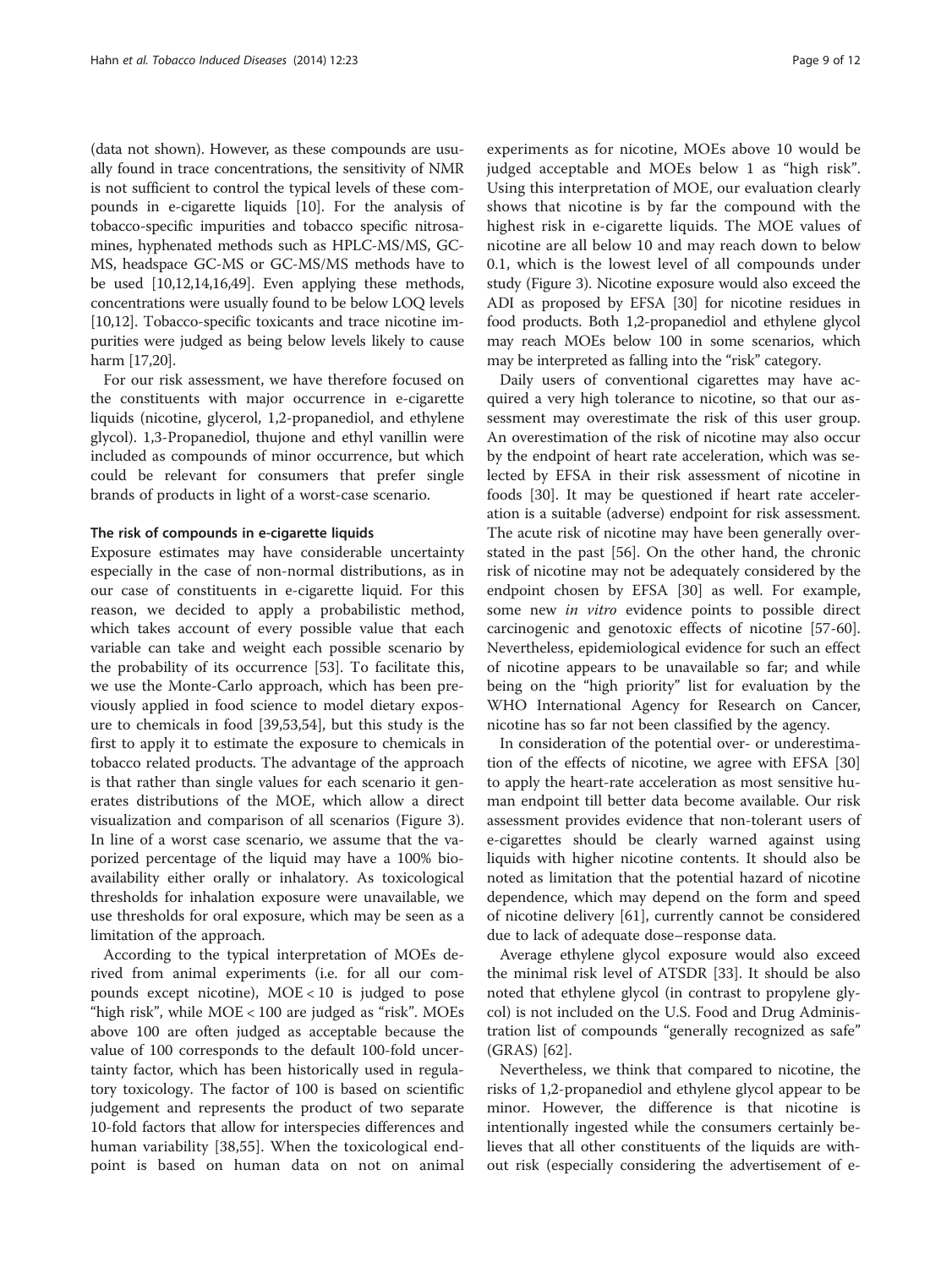<span id="page-9-0"></span>cigarettes as risk-free alternatives to tobacco cigarettes). For this reason in a conservative assessment, prudent risk management could be to avoid or reduce these compounds in the liquids and switch the formulations to other solvents with more favourable toxicological profiles. The risk of the flavour compounds thujone and ethyl vanillin appears to be rather low (MOE >1000) and mitigation measures for toxicological reasons appear to be not required.

# Conclusions

E-cigarettes are a class of products that has emerged to the mass market during the last decade and the regulatory status of which has been unclear in a borderline area between regulations for medicinal products, tobacco products or general product safety rules.

One possibility would have been to regulate e-cigarettes as medicinal product. Our research clearly shows that the exposure of nicotine may reach amounts that facilitate a pharmacological action in the user of the product in the sense of the European medicines directive [\[63\]](#page-11-0). However, there was a political decision against this option. Such products will be regulated in the context of a revised tobacco products directive in the European Union, which was formally approved by the European Parliament on 26 February 2014. The maximum nicotine threshold will be 20 mg/ml [\[64](#page-11-0)].

We fully agree with the intention of the regulation to ensure uniform within-device dosing (i.e. the same product should always be consistent in nicotine delivery, which may be achieved by quality control of the liquids as well as by ensuring consistent nicotine delivery from the e-cigarette device) [[65\]](#page-11-0). Our study has shown that deviations from the labelling in certain products would demand quality control procedures by official authorities similar to other consumer products such as alcohol and tobacco cigarettes. Liquids with high nicotine levels may pose risks especially for non-tolerant users (i.e. users that have not smoked before). Furthermore, the vaporization percentage of the device has an important influence on the exposure, so that the dosing in the device itself must be controlled for consistency.

#### Competing interests

The authors declare that they have no competing interests.

#### Authors' contributions

YBM and TK carried out the NMR analysis. JH and HH carried out the GC analysis. JH conducted the internet research about available products and sampling. MKH and JS carried out the HPLC analysis. YBM provided the first manuscript draft. DWL conceived of the study, conducted the risk assessment calculations, and provided the second manuscript draft. All authors read and approved the final manuscript.

#### Acknowledgments

The authors warmly thank M. Böhm, B. Siebler and J. Geisser for excellent technical assistance. YBM acknowledges funding in the framework of the state contract 4.1708.2014 K of the Russian Ministry of Education. The other

authors did not receive external funding. The research and preparation of the manuscript was funded exclusively by own funds of the CVUA Sigmaringen and the CVUA Karlsruhe.

#### Author details

1 Chemisches und Veterinäruntersuchungsamt (CVUA) Sigmaringen, Fidelis-Graf-Straße 1, 72488 Sigmaringen, Germany. <sup>2</sup>Chemisches und Veterinäruntersuchungsamt (CVUA) Karlsruhe, Weissenburger Strasse 3, 76187 Karlsruhe, Germany. <sup>3</sup>Institute of Chemistry, Saratov State University Astrakhanskaya Street 83, 410012 Saratov, Russia. <sup>4</sup>Bruker Biospin GmbH, Silberstreifen, 76287 Rheinstetten, Germany.

#### Received: 23 May 2014 Accepted: 13 November 2014 Published online: 09 December 2014

#### References

- 1. Yamin CK, Bitton A, Bates DW: E-cigarettes: a rapidly growing internet phenomenon. Ann Intern Med 2010, 153:607–609.
- 2. Regan AK, Promoff G, Dube SR, Arrazola R: Electronic nicotine delivery systems: adult use and awareness of the 'e-cigarette' in the USA. Tob Control 2011, 22:19–23.
- 3. Farsalinos KE, Romagna G, Allifranchini E, Ripamonti E, Bocchietto E, Todeschi S, Tsiapras D, Kyrzopoulos S, Voudris V: Comparison of the cytotoxic potential of cigarette smoke and electronic cigarette vapour extract on cultured myocardial cells. Int J Environ Res Public Health 2013, 10:5146–5162.
- 4. Romagna G, Allifranchini E, Bocchietto E, Todeschi S, Esposito M, Farsalinos KE: Cytotoxicity evaluation of electronic cigarette vapor extract on cultured mammalian fibroblasts (ClearStream-LIFE): comparison with tobacco cigarette smoke extract. Inhal Toxicol 2013, 25:354–361.
- 5. Odum LE, O'Dell KA, Schepers JS: Electronic cigarettes: do they have a role in smoking cessation? J Pharm Pract 2012, 25:611–614.
- 6. Vansickel AR, Cobb CO, Weaver MF, Eissenberg TE: A clinical laboratory model for evaluating the acute effects of electronic "cigarettes": nicotine delivery profile and cardiovascular and subjective effects. Cancer Epidemol Biomarkers Prev 2010, 19:1945–1953.
- 7. Flouris AD, Poulianiti KP, Chorti MS, Jamurtas AZ, Kouretas D, Owolabi EO, Tzatzarakis MN, Tsatsakis AM, Koutedakis Y: Acute effects of electronic and tobacco cigarette smoking on complete blood count. Food Chem Toxicol 2012, 50:3600–3603.
- 8. Trtchounian A, Williams M, Talbot P: Conventional and electronic cigarettes (e-cigarettes) have different smoking characteristics. Nicotine Tob Res 2013, 12:905–912.
- 9. Foulds J, Veldheer S, Berg A: Electronic cigarettes (e-cigs): views of aficionados and clinical/public health perspectives. Int J Clin Pract 2011, 65:1037–1042.
- 10. Laugesen M: Safety Report on the Ruyan E-cigarette Cartridge and Inhaled Aerosol. Christchurch, New Zealand: Health New Zealand Ltd; 2008. Retrieved from [http://www.healthnz.co.nz/RuyanCartridgeReport30-Oct-08.pdf.](http://www.healthnz.co.nz/RuyanCartridgeReport30-Oct-08.pdf)
- 11. Polosa R, Caponnetto P, Morjaria JB, Papale G, Campagna D, Russo C: Effect of an electronic nicotine delivery device (e-Cigarette) on smoking reduction and cessation: a prospective 6-month pilot study. BMC Public Health 2011, 11:786.
- 12. Lindsay JC: Technical Review and Analysis of FDA Report: "Evaluation of Ecigarettes". Houston, TX, USA: Exponent Health Sciences; 2009. Retrieved from<http://truthaboutecigs.com/science/2.pdf>.
- 13. Trehy ML, Ye W, Handwiger ME, Moore TW, Allgire JF, Woodruff JT, Ahadi SS, Black JC, Westenberger BJ: Analysis of electronic cigarette cartridges, refill solutions, and smoke for nicotine and nicotine related impurities. J Liq Chrom Rel Technol 2011, 34:1442–1458.
- 14. Thomas B: Njoy Study to Determine Presence of TSNAs in Njoy Vapor. Houston, TX, USA: Ben Thomas Group , LLC; 2009. Retrieved from [http://casaa.org/uploads/Study\\_TSNAs\\_in\\_NJOY\\_Vapor.pdf](http://casaa.org/uploads/Study_TSNAs_in_NJOY_Vapor.pdf).
- 15. Hadwiger ME, Trehy ML, Ye W, Moore T, Allgire J, Westenberger BJ: Identification of amino-tadalafil and rimonabant in electronic cigarette products using high pressure liquid chromatography with diode array and tandem mass spectrometric detection. J Chromatogr A 2010, 1217:7547–7555.
- 16. Alliance Technologies: Characterization of Regal Cartridges for Electronic Cigarettes - Phase II. Monmouth Junction, NJ, USA: Alliance Technologies; 2009. Retrieved from [http://truthaboutecigs.com/science/9.pdf.](http://truthaboutecigs.com/science/9.pdf)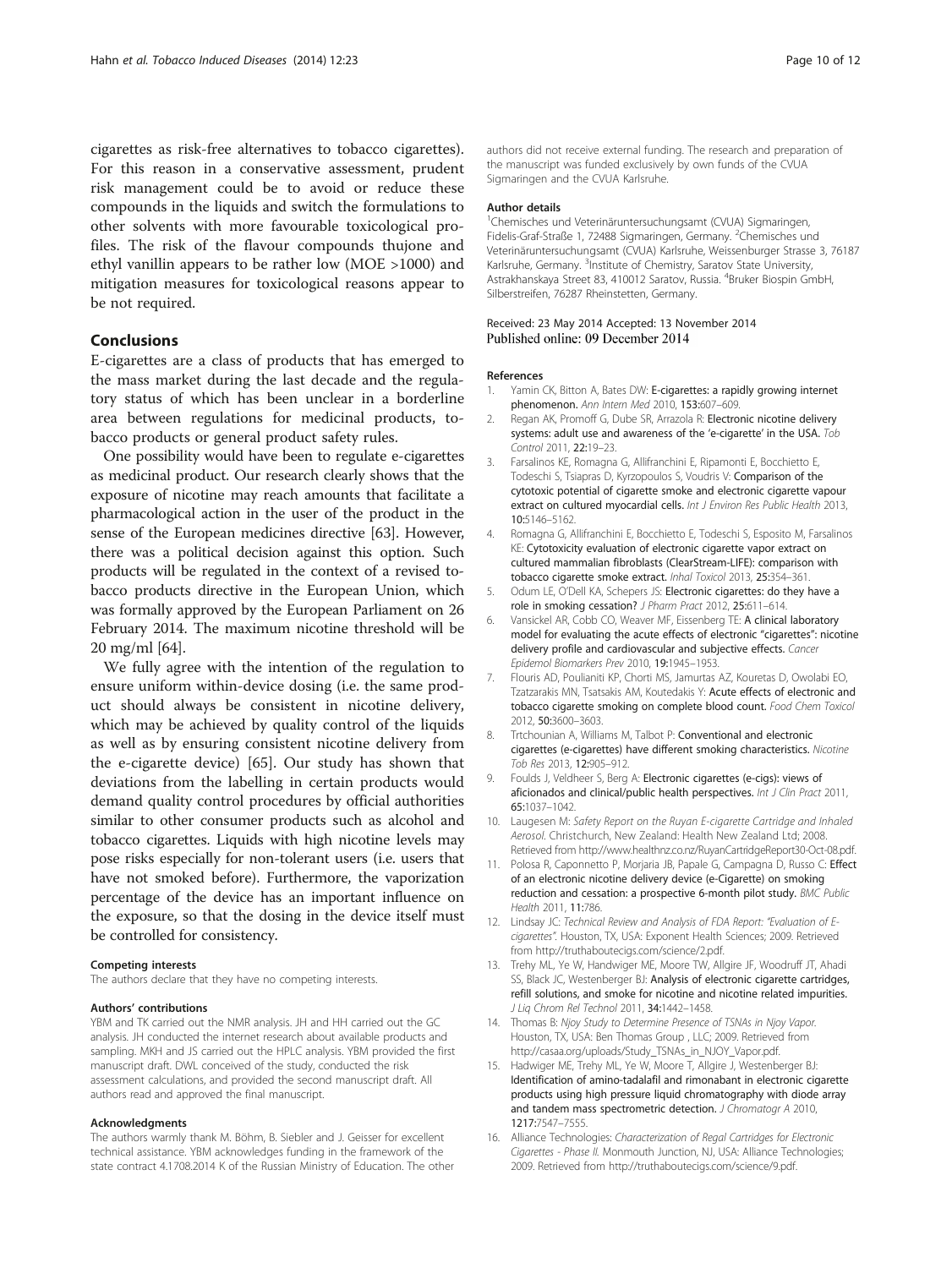- <span id="page-10-0"></span>17. Etter JF, Zather E, Svensson S: Analysis of refill liquids for electronic cigarettes. Addiction 2013, 108:1671–1679.
- 18. Goniewicz ML, Kuma T, Gawron M, Knysak J, Kosmider L: Nicotine levels in electronic cigarettes. Nicotine Tob Res 2013, 15:158–166.
- 19. Goniewicz ML, Hajek P, McRobbie H: Nicotine content of electronic cigarettes, its release in vapour and its consistency across batches: regulatory implications. Addiction 2014, 109:500–507.
- 20. Goniewicz ML, Knysak J, Gawron M, Kosmider L, Sobczak A, Kurek J, Prokopowicz A, Jablonska-Czapla M, Rosik-Dulewska C, Havel C, Peyton IJ, Benowitz N: Levels of selected carcinogens and toxicants in vapour from electronic cigarettes. Tob Control 2014, 23:133–139.
- 21. Monakhova YB, Kuballa T, Löbell-Behrends S, Maixner S, Kohl-Himmelseher M, Ruge W, Lachenmeier DW: Standardless <sup>1</sup>H NMR determination of pharmacology active substances in dietary supplements and medicines that have been illegaly traded over the Internet. Drug Test Anal 2012, 5:400–411.
- 22. Maes P, Monakhova YB, Kuballa T, Reusch H, Lachenmeier DW: Qualitative and quantitative control of carbonated cola beverages using <sup>1</sup>H NMR spectroscopy. J Agric Food Chem 2012, 60:2778–2784.
- 23. BfR: Liquids from E-cigarettes can be Detrimental to Health. BfR Opinion No. 016/2012. Berlin, Germany: Federal Institute for Risk Assessment; 2012. Retrieved from [http://www.bfr.bund.de/cm/349/liquids-from-e-cigarettes](http://www.bfr.bund.de/cm/349/liquids-from-e-cigarettes-can-be-detrimental-to-health.pdf)[can-be-detrimental-to-health.pdf.](http://www.bfr.bund.de/cm/349/liquids-from-e-cigarettes-can-be-detrimental-to-health.pdf)
- 24. Lachenmeier DW, Breaux TA, Kuballa T, Schlee C, Monakhova YB: Composition of distilled Perique tobacco liqueur: a connoisseur's spirit or a health risk due to nicotine? Food Chem 2014, 159:230–235.
- 25. German Institute for Standardization: DIN 32 645. Chemical Analysis Decision Limit, Detection Limit and Determination Limit Under Repeatability Conditions - Terms, Methods, Evaluation. Berlin, Germany: Beuth Verlag; 2008.
- 26. Lachenmeier DW, Przybylski MC, Rehm J: Comparative risk assessment of carcinogens in alcoholic beverages using the margin of exposure approach. Int J Cancer 2012, 131:E995–E1003.
- 27. Lachenmeier DW, Rehm J: Unrecorded alcohol no worries besides ethanol: a population-based probabilistic risk assessment. In Alcohol Policy in Europe: Evidence from AMPHORA. 2nd edition. Edited by Anderson P, Braddick F, Reynolds J, Gual A. Barcelona, Spain: Alcohol Measures for Public Health Research Alliance (AMPHORA); 2013:118–130.
- 28. Lachenmeier DW, Godelmann R, Witt B, Riedel K, Rehm J: Can resveratrol in wine protect against the carcinogenicity of ethanol? A probabilistic dose–response assessment. Int J Cancer 2014, 134:144–153.
- 29. Lachenmeier DW, Wegert K, Kuballa T, Schneider R, Ruge W, Reusch H, Alexy U, Kersting M, Winkler G: Caffeine intake from beverages in German children, adolescents, and adults. J Caffeine Res 2013, 3:47-53.
- 30. EFSA: Potential risks for public health due to the presence of nicotine in wild mushrooms. EFSA J 2009, RN-286:1–47.
- 31. OECD SIDS: Glycerol CAS No: 56-81-5. Nairobi, Kenya: UNEP Publications; 2002.
- 32. JECFA: 1,2-Propylene glycol. In WHO Food Additives Series 5. Toxicological Evaluation of Some Food Additives Including Anticaking Agents, Antimicrobials, Antioxidants, Emulsifiers, and Thickening Agents. Geneva, Switzerland: World Health Organization; 1974:275–277.
- 33. ATSDR: Toxicological Profile for Ethylene glycol. Atlanta, Georgia: U.S. Department of Health and Human Services. Public Health Service. Agency for Toxic Substances and Disease Registry; 2010.
- 34. EFSA Panel on Contaminants in the Food Chain: Scientific Opinion on the evaluation of the substances currently on the list in the annex to Commission Directive 96/3/EC as acceptable previous cargoes for edible fats and oils - Part III of III. EFSA J 2012, 10:2984.
- 35. JECFA: Ethyl vanillin. In WHO Food Additives Series 35. Toxicological Evaluation of Certain Food Additives and Contaminants. Geneva, Switzerland: World Health Organization; 1996:141–154.
- 36. Lachenmeier DW, Uebelacker M: Risk assessment of thujone in foods and medicines containing sage and wormwood - evidence for a need of regulatory changes? Regul Toxicol Pharmacol 2010, 58:437–443.
- 37. U.S.EPA: The Use of the Benchmark Dose Approach in Health Risk Assessment. EPA/630/R-94/007. Washington, DC: Office of Research and Development. US Environmental Protection Agency; 1995.
- 38. EFSA: Opinion of the Scientific Committee on a request from EFSA related to a harmonised approach for risk assessment of substances which are both genotoxic and carcinogenic. EFSA J 2005, 282:1-31.
- 39. Medeiros Vinci R, Jacxsens L, Van Loco J, Matsiko E, Lachat C, de Schaetzen T, Canfyn M, Van Overmeire I, Kolsteren P, De Meulenaer B: Assessment of

human exposure to benzene through foods from the Belgian market. Chemosphere 2012, 88:1001–1007.

- 40. Farsalinos KE, Romagna G, Tsiapras D, Kyrzopoulos S, Voudris V: Evaluating nicotine levels selection and patterns of electronic cigarette use in a group of "vapers" who had achieved complete substitution of smoking. Subst Abuse 2013, 7:139–146.
- 41. EFSA Scientific Committee: Guidance on selected default values to be used by the EFSA Scientific Committee, Scientific Panels and Units in the absence of actual measured data. EFSA J 2012, 10:2579.
- 42. Lindgren M, Molander L, Verbaan C, Lunell E, Rosen I: Electroencephalographic effects of intravenous nicotine–a dose– response study. Psychopharmacol (Berl) 1999, 145:342–350.
- 43. Hine CH, Anderson HH, Moon HD, Dunlap MK, Morse MS: Comparative toxicity of synthetic and natural glycerin. AMA Arch Ind Hyg Occup Med 1953, 7:282–291.
- 44. Gaunt IF, Carpanini FM, Grasso P, Lansdown AB: Long-term toxicity of propylene glycol in rats. Food Cosmet Toxicol 1972, 10:151-162.
- 45. Weil CS, Woodside MD, Smyth HF Jr, Carpenter CP: Results of feeding propylene glycol in the diet to dogs for two years. Food Cosmet Toxicol 1971, 9:479–490.
- 46. Neeper-Bradley TL, Tyl RW, Fisher LC, Kubena MF, Vrbanic MA, Losco PE: Determination of a no-observed-effect level for developmental toxicity of ethylene glycol administered by gavage to CD rats and CD-1 mice. Fundam Appl Toxicol 1995, 27:121–130.
- 47. Tyl RW, Ballantyne B, France KA, Fisher LC, Klonne DR, Pritts IM: Evaluation of the developmental toxicity of ethylene glycol monohexyl ether vapor in Fischer 344 rats and New Zealand white rabbits. Fundam Appl Toxicol 1989, 12:269–280.
- 48. NTP: Toxicology and carcinogenesis studies of a,b-thujone (Cas No. 76231-76-0) in F344/N rats and B6C3F1 mice (gavage studies). Natl Toxicol Program Tech Rep Ser 2011, 570:1-260.
- 49. Westenberger BJ: Evaluation of E-cigarettes. DPATR-FY-09-23. St. Lous, MO: FDA Department of Health & Human Services; 2009. Retrieved from [http://truthaboutecigs.com/science/1.pdf.](http://truthaboutecigs.com/science/1.pdf)
- 50. Alliance Technologies: Chemical Composition of "Instead" Electronic Cigarette Smoke Juice and Vapour. Monmouth Junction, NJ, USA: Alliance Technologies; 2009. Retrieved from [http://truthaboutecigs.com/science/13.pdf.](http://truthaboutecigs.com/science/13.pdf)
- 51. Alliance Technologies: Characterization of Liquid "Smoke Juice" for Electronic Cigarettes. Monmouth Junction, NJ, USA: Alliance Technologies; 2009. Retrieved from [http://truthaboutecigs.com/science/4.pdf.](http://truthaboutecigs.com/science/4.pdf)
- 52. Monakhova YB, Tsikin AM, Kuballa T, Lachenmeier DW, Mushtakova SP: Independent component analysis (ICA) algorithms for improved spectral deconvolution of overlapped signals in 1H NMR analysis: application to foods and related products. Magn Reson Chem 2014, 52:231–240.
- 53. Lambe J: The use of food consumption data in assessments of exposure to food chemicals including the application of probabilistic modelling. Proc Nutr Soc 2002, 61:11–18.
- 54. Gibney MJ, van der Voet H: Introduction to the Monte Carlo project and the approach to the validation of probabilistic models of dietary exposure to selected food chemicals. Food Addit Contam 2003, 20(Suppl 1):S1–S7.
- 55. IPCS: Environmental Health Criteria 240: Principles and Methods for the Risk Assessment of Chemicals in Food. Geneva: World Health Organization; 2009.
- 56. Mayer B: How much nicotine kills a human? Tracing back the generally accepted lethal dose to dubious self-experiments in the nineteenth century. Arch Toxicol 2014, 88:5-7.
- 57. Ginzkey C, Kampfinger K, Friehs G, Kohler C, Hagen R, Richter E, Kleinsasser NH: Nicotine induces DNA damage in human salivary glands. Toxicol Lett 2009, 184:1–4.
- 58. Ginzkey C, Steussloff G, Koehler C, Hackenberg S, Richter E, Hagen R, Kleinsasser NH: Nicotine causes genotoxic damage but is not metabolized during long-term exposure of human nasal miniorgan cultures. Toxicol Lett 2014, 229:303–310.
- 59. Ginzkey C, Steussloff G, Koehler C, Burghartz M, Scherzed A, Hackenberg S, Hagen R, Kleinsasser NH: Nicotine derived genotoxic effects in human primary parotid gland cells as assessed in vitro by comet assay, cytokinesis-block micronucleus test and chromosome aberrations test. Toxicol In Vitro 2014, 28:838–846.
- 60. Catassi A, Servent D, Paleari L, Cesario A, Russo P: Multiple roles of nicotine on cell proliferation and inhibition of apoptosis: implications on lung carcinogenesis. Mutat Res 2008, 659:221–231.